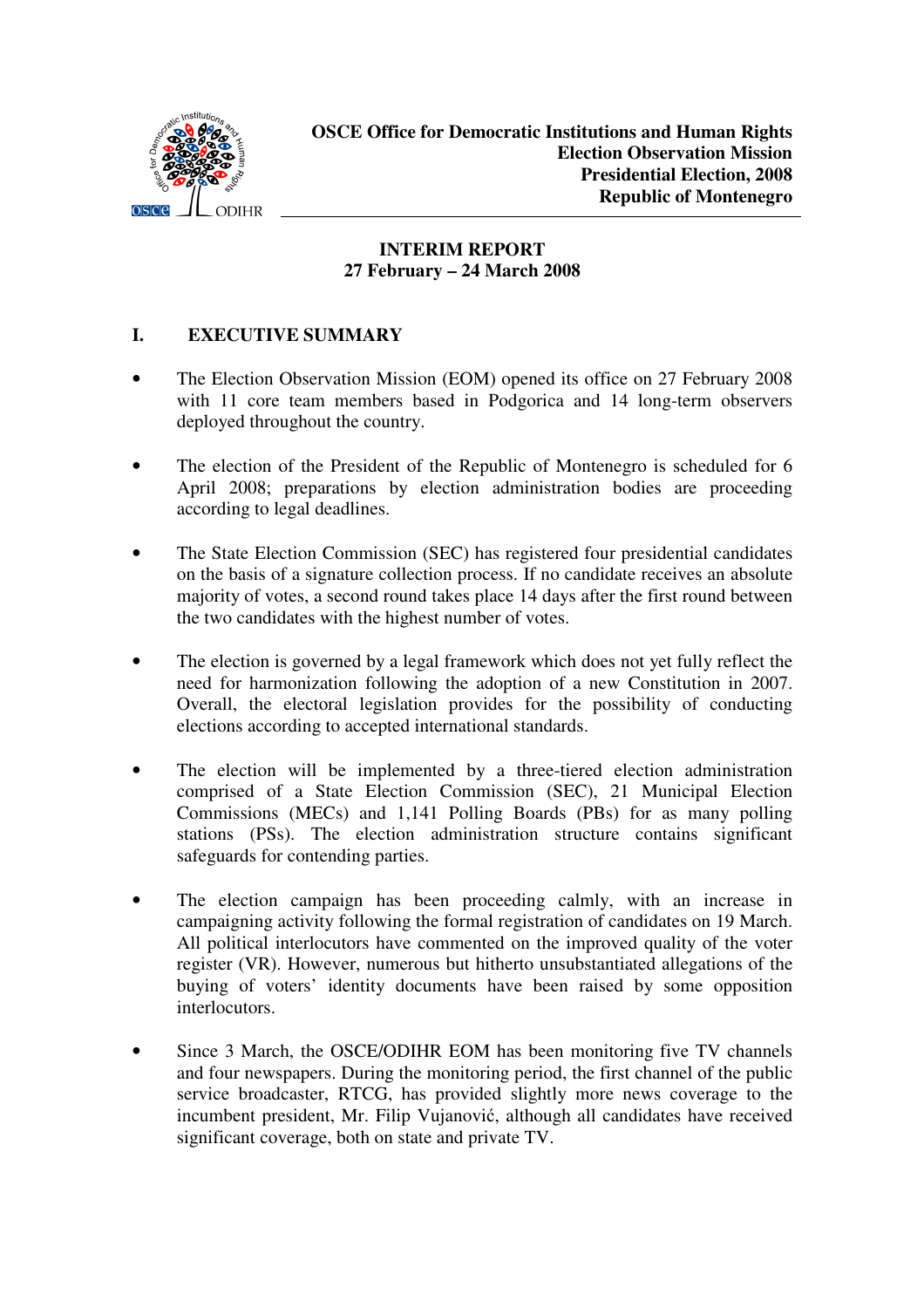#### **II. INTRODUCTION**

The election of the President of Montenegro will take place on 6 April 2008. After calling the presidential election on 17 January 2008, the Speaker of the Montenegrin Parliament invited the OSCE/ODIHR to observe the vote. The OSCE/ODIHR conducted a Needs Assessment Mission (NAM) from 5 to 8 February  $2008$ ,<sup>1</sup> which recommended the deployment of an Election Observation Mission (EOM). The OSCE/ODIHR EOM formally opened on 27 February. The OSCE/ODIHR EOM, headed by Mr. Julian Peel Yates, consists of an 11-member core team based in Podgorica and 14 long-term observers deployed throughout Montenegro, drawn from 18 OSCE participating States. The 2008 election is the eleventh to be observed by the OSCE/ODIHR on the territory of Montenegro according to its standard methodology.<sup>2</sup>

The election of the President of Montenegro coincides with local elections in Tivat and Herceg Novi. The OSCE/ODIHR EOM will observe the presidential election and will comment on the local elections only to the extent they may impact on the conduct of the presidential election.

# **III. POLITICAL CONTEXT**

The 6 April 2008 presidential election will be the first to be held since Montenegro's independence referendum in 2006 and under the new 2007 Constitution. The president is elected by an absolute majority of valid votes cast. If no candidate receives the requisite number of votes, a second round of elections takes place 14 days after the first round between the two candidates who received the highest number of votes cast. In the second round, the candidate with the highest number of valid votes cast is elected.

Four candidates have been registered for this election. In ballot order, they include Mr. Nebojša Medojević of the opposition Movement for Change (PzP), Mr. Andrija Mandić of the opposition Serb List (SL), Mr. Srdjan Milić of the Socialist People's Party (SNP) and Mr. Filip Vujanović, the incumbent President, from the Democratic Party of Socialists (DPS), who was first elected in 2003 and has served one term.

Political platforms have evolved in the two years since independence. Whereas prior to the independence referendum most of the political dialogue focused on this single issue, today presidential candidates' platforms are much more diverse, ranging from integration into Euro-Atlantic structures, to employment and the economy.

### **IV. LEGAL FRAMEWORK**

Following the adoption of a new Constitution on 19 October 2007, Montenegro's legal framework has been undergoing a process of harmonization. For the current presidential

<sup>&</sup>lt;sup>1</sup> The NAM report can be found at http://www.osce.org/documents/odihr/2008/02/29714\_en.pdf

<sup>&</sup>lt;sup>2</sup> The OSCE/ODIHR reports on the presidential elections of 1997, 2002 and 2003 and on the parliamentary elections of 1998, 2001, 2002 and 2006 are available at: http://www.osce.org/odihrelections/20443.html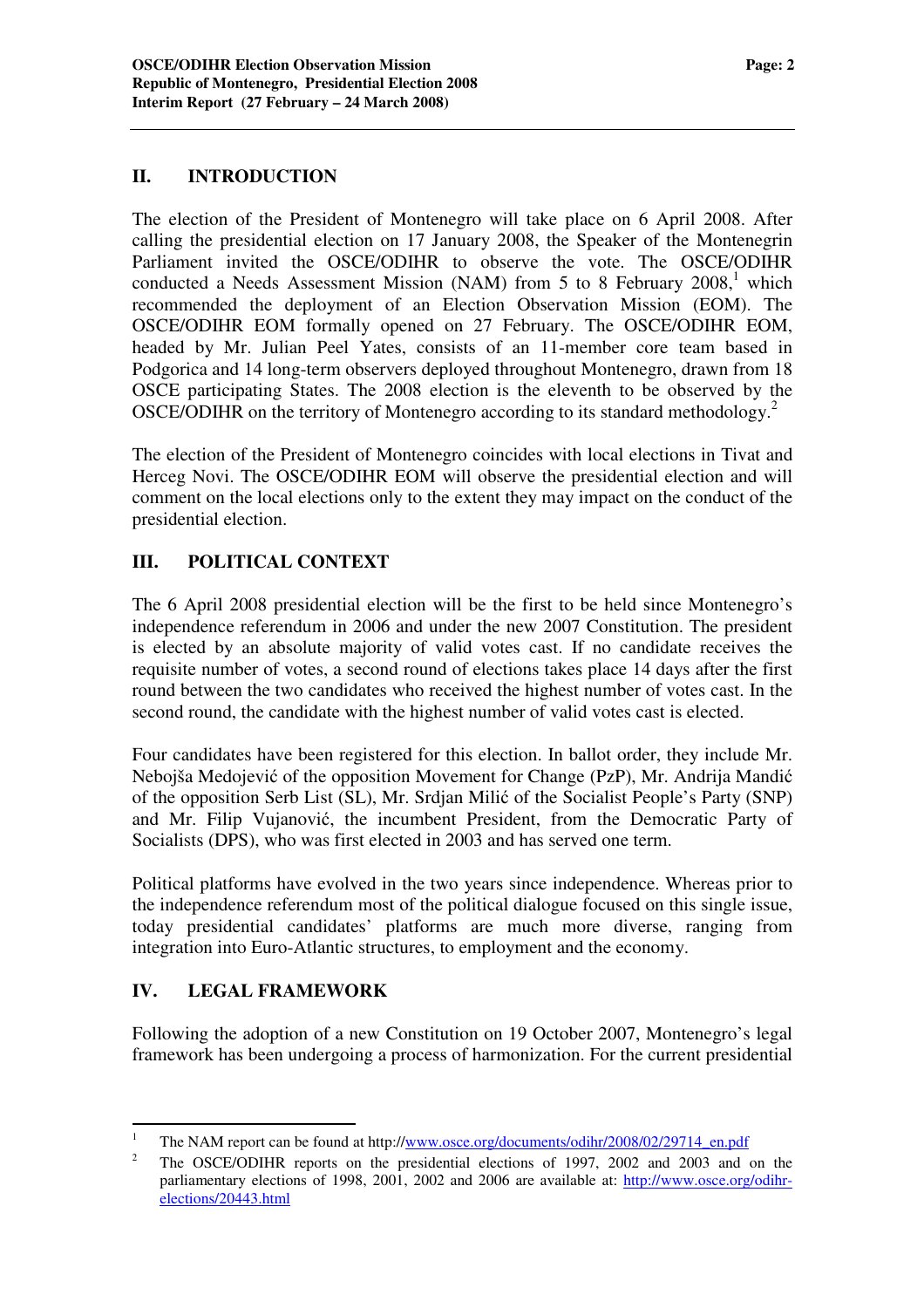election, both old and new laws regulate the electoral process.<sup>3</sup> A certain lack of clarity in the current electoral legal framework may, however, affect its implementation by public institutions and has been criticised by some political interlocutors.

At the time the presidential election was called, Parliament had not yet adopted a new law on the voter register. Although a discrepancy exists, it was agreed that there would be no changes made before the election in order not to disenfranchise voters who had voted in previous elections in Montenegro, but who were not citizens of the country. 4 Other significant electoral matters, such as the length of the political campaign or the financing of political parties continue to be regulated by old legislation, whose provisions are often ambiguous or vague. In addition, provisions of the election law governing candidates' coverage in public media appear not to be in line with elements of the regulations passed by the public service broadcaster, RTCG.

One element of the legal framework has been brought before the Constitutional Court: Mr. Medojević challenged the procedure for the collection of signatures in support of candidates, and specifically the measure that requires voters to submit their signatures on the premises of Municipal Election Commissions (MECs) and in front of at least two MEC members, on the grounds of violation of the equality and secrecy of the ballot. The Constitutional Court found on 28 February that these constitutional principles were not violated by this procedure.

### **V. CANDIDATE REGISTRATION**

Presidential candidates can be nominated either by a political party or a citizens' group, which has collected support signatures from at least 1.5 per cent of the registered electorate. <sup>5</sup> By the State Election Commission's (SEC) decision dated 22 January 2008, the number of support signatures required was determined to be at least 7,266.

Four candidates had collected the requisite number of signatures by the legal deadline, 17 March, and the candidate order on the ballot was determined by lot at a session of the SEC on 19 March. The four registered candidates in ballot order are Mr. Nebojša Medojević (PzP), Mr. Andrija Mandić (SL), Mr. Srdjan Milić (SNP), and Mr. Filip Vujanović (DPS). All four candidates and their nominating parties signed a Code of Conduct proposed by the Centre for Democratic Transition (CDT) on 19 March, committing them to a tolerant and democratic election campaign.

# **VI. ELECTION ADMINISTRATION**

The 2008 presidential election will be implemented by a three-tiered election administration: the SEC, 21 MECs and 1,141 Polling Boards (PBs) tasked with conducting elections in as many polling stations (PSs). Election commissions (SEC and

<sup>3</sup> *Inter alia*, the Constitution of the Republic of Montenegro (2007), the Law on the Election of the President of Montenegro (2007), the Law on the Election of Councillors and Representatives (2006) and the Law on Register of Electors (2000).

<sup>4</sup> It is estimated that this includes some 25,000 citizens of Serbia who are permanent residents of Montenegro.

<sup>&</sup>lt;sup>5</sup> This figure is calculated on the basis of the number of registered voters from the last election.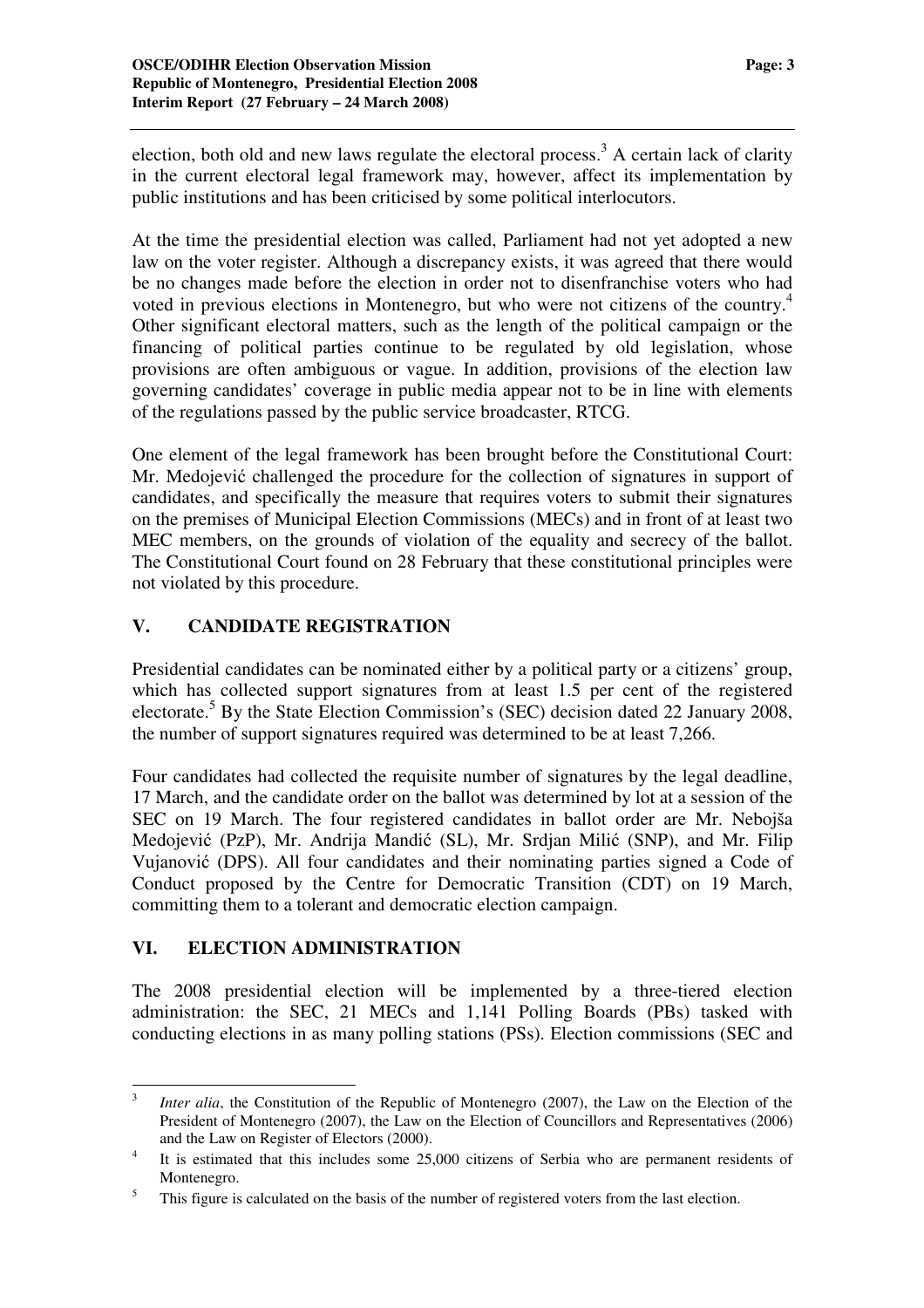MECs) are appointed for four-year terms, while the 1,141 PBs are appointed for each election and are to be formed by 27 March.

The permanent composition of the SEC includes a chairperson, a secretary and nine members. Each MEC is composed of a chairperson, a secretary and five members. PBs are comprised of a chairperson and four members. According to the election law, election bodies operate in their core composition (appointed members) or in an 'extended composition' (including candidates' authorised representatives). Every candidate has the right to appoint a representative to the SEC, each MEC and all PBs. Authorized representatives participate in the work of the SEC and MECs from 22 March and PBs from 1 April.

The SEC has not conducted any voter education activities and is not planning to do so. Most MECs plan to conduct training for their PBs.

Preparations for the presidential election are on track and the SEC and the MECs are meeting all electoral deadlines. To date, the SEC has held 17 sessions and has decided on all major election-related issues. Regulations for PBs have been passed and all election materials (except ballots) have been distributed to the MECs. The work of the election administration has been public and transparent, as required by law.

### **VII. VOTER REGISTRATION**

The voter registration system in Montenegro is passive, with the names of eligible voters added to a public voter register (VR) *ex officio* by municipal administrations on the basis of information of their eligibility and data from the Ministry of Interior (MoI). Municipalities add the names of people born in a municipality and remove the names of deceased people. The MoI informs municipalities regarding people they have registered as permanent residents or to whom they have issued identification cards for that municipality.

The SEC has no responsibility for the compilation or maintenance of the voter register, but does publish a provisional VR within 24 hours of receiving data from MECs and a final VR within 48 hours from the final closing of the VR. Following the closing of the VR at midnight on 11 March until midnight on 26 March, any amendments to the VR can only be effected by court order.

The total number of registered voters announced by the SEC on 14 March was 489,894.

### **VIII. THE CAMPAIGN**

The election campaign is being conducted in a calm environment and was relatively low key in the initial period. However, there has been a noticeable increase in campaigning activity since the formal registration of candidates on 19 March, mainly focused on the media and on voter rallies.

All four candidates have been holding campaign events throughout the country. These have been attended by between some 100 to 500 participants. Door-to door campaigning is being done mainly by supporters of the incumbent President, whose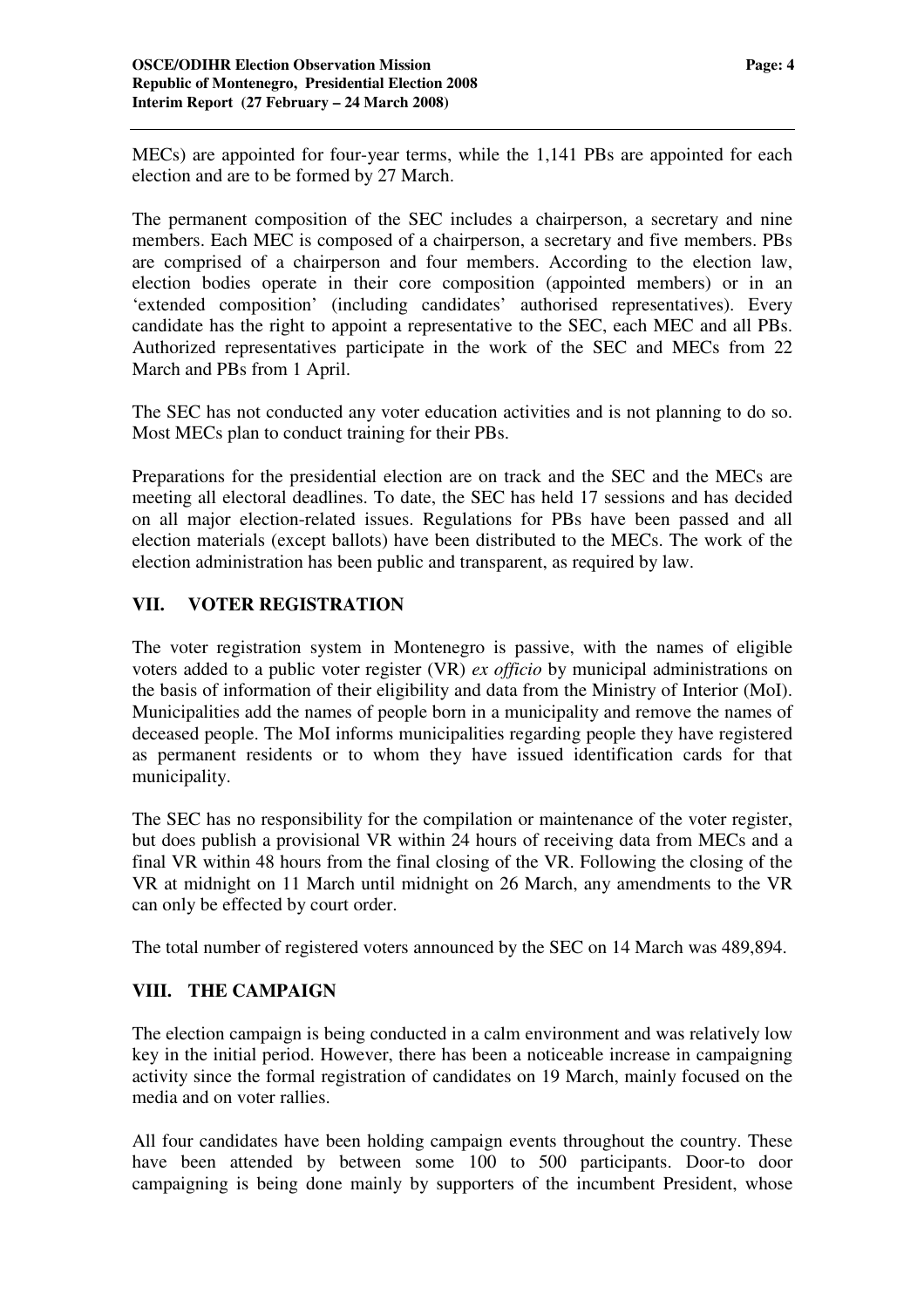party, the DPS, continues to have the most extensive party structures in the regions. Mr. Medojević is also carrying out telephone canvassing to try to attract voters.

The campaign has embraced a diverse range of issues. Mr. Medojević is focusing his campaign around the concept of change, criticising corruption and criminality, and particularly seeking to appeal to voters from national minority groups. Mr. Mandić has been targeting issues of infrastructural development, health care and pension reform, revival of industry and the economic development of Montenegro. His campaign has avoided nationalist rhetoric. Mr. Milić has addressed local issues, with pension reform, family values, and overcoming divisions as focal points in his meetings. Mr. Vujanovi has focused on stability and security in his campaign, whilst actively promoting NATO and EU integration. He has been calling for improving living standards and is also appealing to voters from national minorities.

The OSCE/ODIHR EOM has met with all presidential candidatures. Some opposition candidates have expressed limited levels of confidence in the election process, although all have declared their commitment to democratic procedures. All political interlocutors have commented that the quality of the VR is much improved, although the SNP has voiced its concerns over possible errors. No party has challenged the secrecy of the ballot. There have also been numerous but hitherto unsubstantiated allegations from opposition interlocutors of the buying of voters' identity documents in order to prevent them from voting; the PzP has publicly stated that it will demand the criminal prosecution of known individuals. The OSCE/ODIHR EOM is following the issue. Certain concerns have also been raised by political parties over the continued lack of clear separation between the state and the ruling party, DPS, and possible misuse of state resources.

### **IX. THE MEDIA**

Media in Montenegro include some 15 television stations, 42 radio stations, 45 print outlets and one news agency. Television continues to be the most important medium in terms of market and audience share and social influence. Press circulation remains among the lowest in Europe and is estimated at less than 100 copies sold per 1,000 inhabitants.

The legal framework for media is governed by a range of media laws that were adopted in 2002. The main component of legislation is a Broadcasting Law that refers to both public and commercial media. It is supplemented by a Law on the Public Broadcasting Services "Radio and Television Montenegro" (RTCG). Other relevant laws include the Media Law and a recently adopted Law on Free Access to Information, which could strengthen the role of media and support greater accountability and transparency in the work of public institutions.

In addition to certain provisions governing the role of media in the election law, with regard to this presidential election, Article 97 of the Broadcasting Law stipulates that regulations on the presentation of presidential candidates should be adopted by the Public Broadcasting Service Council within 15 days of the elections being called. The issue became contentious during the pre-election period due to the expiry of six council members' mandates. On several occasions, parliament was not able to nominate new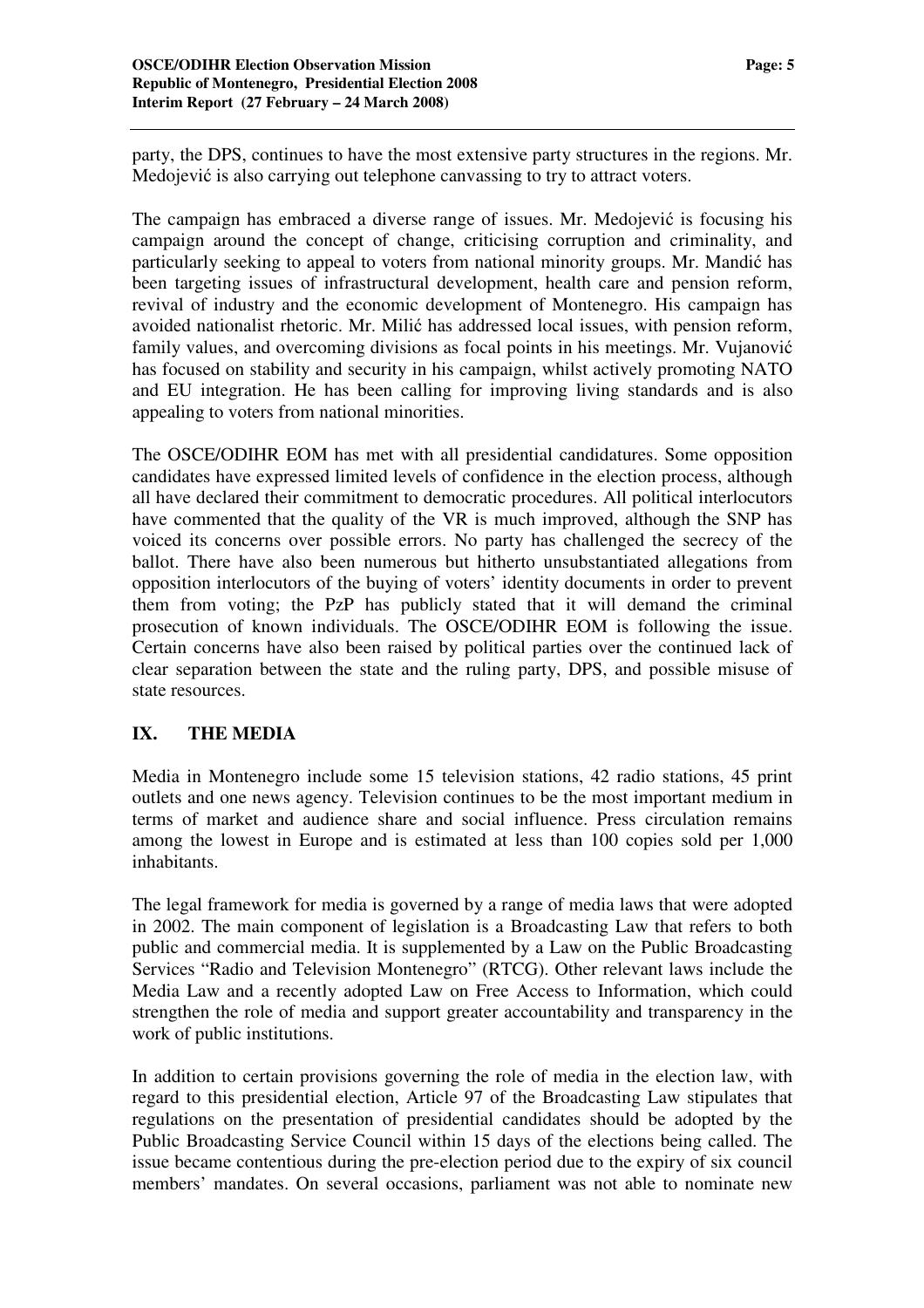members and the council remained non-functional until the seventh member was confirmed on 19 March. In the absence of a quorom in the Council, however, the RTCG editorial team prepared a set of regulations on the basis of those used in past elections, which were published on the RTCG website on 19 March. On 24 March, the Council finally adopted the regulations established by the editorial team.

These regulations include provision for 30 minutes of free airtime for every presidential candidate on 25 or 26 March. They also provide for two free reports from candidates' rallies of five minutes each, and for one ten minute report on candidates' final rallies. The regulations also provide for a live television debate between candidates. An important change was effected by the Council in the regulations passed on 24 March as compared to those presented on 19 March; the Council ruled that the debate did not need all candidates to attend in order to take place. The RTCG has confirmed that it will be sending out invitations to this debate to all four registered candidates.

In order to assess the conduct of the campaign in the media, the OSCE/ODIHR EOM commenced media monitoring of five television channels and four print media outlets on 3 March.<sup>6</sup> Initial findings indicate that all candidates have bought airtime on at least some of the monitored TV stations as well as purchased space in newspapers for political campaigning. Although not all candidates have bought airtime on all TV stations monitored, to the knowledge of the OSCE/ODIHR EOM no requests were refused. The monitoring of the coverage of presidential candidates in news programmes indicates that the first channel of the public service broadcaster, RTCG, which is legally obliged to provide equal space, slightly favours Mr. Vujanović with 33.8 per cent coverage received. This coverage refers only to campaign events, not to coverage in his role as the incumbent president. The figure is in comparison to the 23.8 per cent received by Mr. Milić, 22.2 per cent by Mr. Medojević, and 20.1 per cent to Mr. Mandić.

Commercial TV stations demonstrate a certain imbalance regarding the coverage of presidential candidates within their news programmes. The broadcaster IN TV, competing with RTCG1 for the highest audience and confidence ratings, dedicated 47.2 per cent of coverage to Mr. Vujanović. Mr. Medojević received 22.4 per cent, Mr. Mandić 19.3 per cent, and Mr. Milić 11.1 per cent. Apart from the campaign coverage in the news programmes, the amount of information provided through interviews with candidates is increasing, with nearly six hours in total on all monitored broadcasters.

### **X. COMPLAINTS AND APPEALS**

Complaints are determined in the first instance by the higher level election administration body and can eventually be appealed to the Constitutional Court. Since the last amendments to the Law on the Courts from July 2004, the competence to hear complaints on decisions of municipal bodies is dealt with by a newly established Administrative Court and appeals can be lodged with the Supreme Court. To date, some 500 complaints have been received by the Administrative Court, all referring to decisions made by municipal authorities with regard to the VR. To the knowledge of the

<sup>6</sup> This includes the public service broadcaster RTCG 1, privately owned TV IN, NTV *Montena*, MBC and *Elmag* and the daily newspapers *Vijesti*, *Dan*, *Pobjeda* and *Republika*.